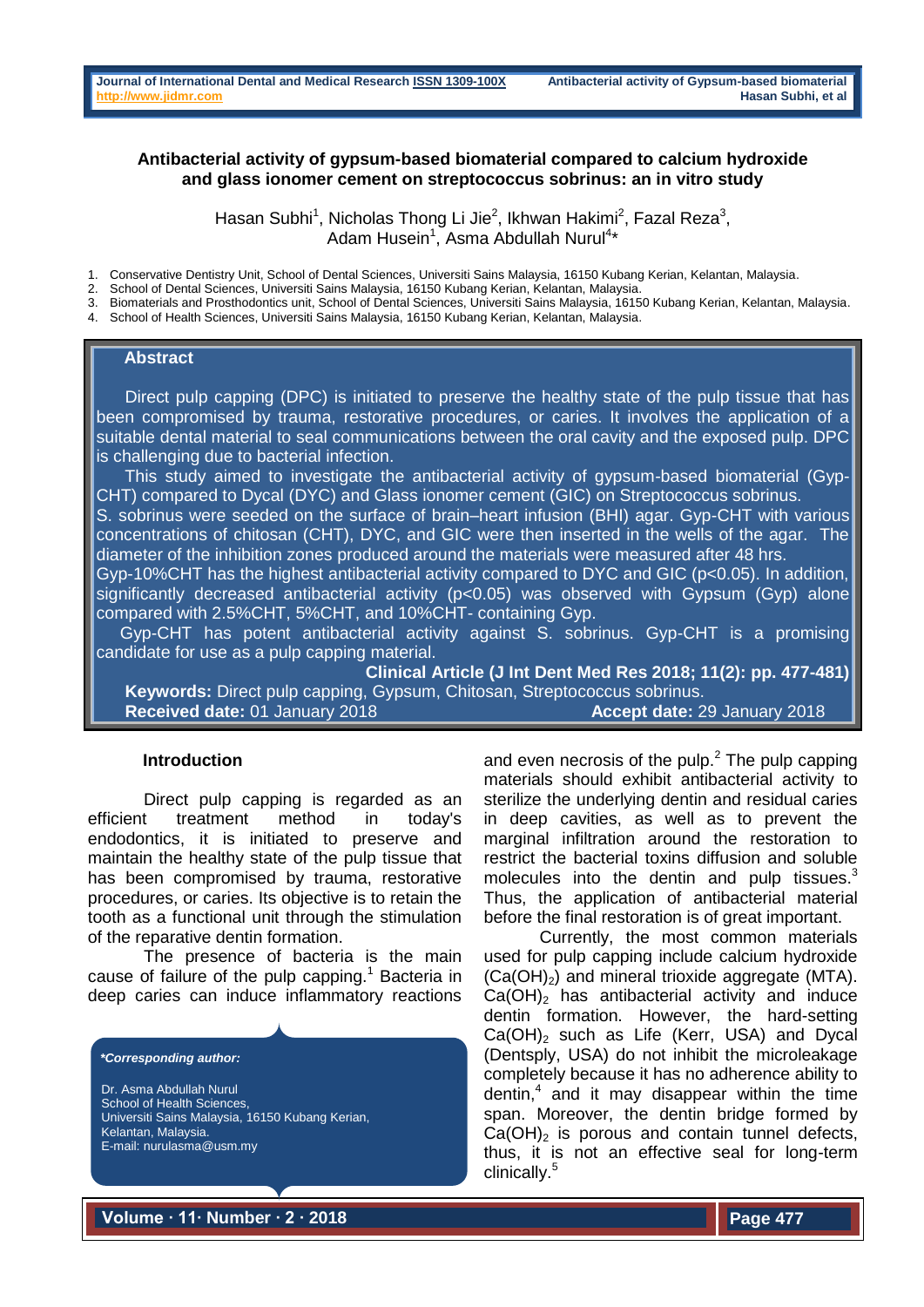Although MTA induces the mineralized tissue formation, it lacks good antibacterial activity, $6-8$  which is necessary to prevent the bacterial infection that leads to failure of the treatment of deep caries cases. Therefore, the investigation for alternative pulp capping materials with good antibacterial activity is highly desired.

Gypsum-based material that contain an excellent antibacterial component has been investigated for use as a direct pulp capping material with high biological characteristics.<sup>9</sup> CHT was incorporated into calcium sulfate gypsum, both components have excellent biological properties particular to human tissue compatibility and regeneration process.

Gypsum is a highly biocompatible, nontoxic, $10$  easily moldable, and widely used as drugs carrier to treat bone defects.<sup>11,12</sup> Chitosan is a biocompatible, nontoxic deacetylated derivative of chitin, found commonly in shells of crustaceans, marine and fungi cell walls.<sup>13</sup> Due to its superior properties, CHT has been studied intensively in various aspects of dentistry, such as tissue engineering, $14-17$  production of antiplaque and antimicrobial toothpastes<sup>18-20</sup> and mouthrinse.<sup>21</sup>

CHT has demonstrated high antimicrobial activity against various pathogenic and spoilage microorganisms, including fungi and Grampositive and Gram-negative bacteria.<sup>22</sup> CHT can activate host defenses to prevent infection, accelerate wound healing, and promote tissue growth,22,23 which are considered the most desirable properties of pulp capping materials.

The aim of this study was to evaluate the antibacterial activity of Gyp-CHT with various concentrations of CHT compared to DYC and GIC against *streptococcus sobrinus*.

# **Methodology**

# *Preparation of the biomaterials*

PROTASAN UP CL 113 is a wellcharacterized water-soluble chitosan chloride referred to as CHT in this study (NovaMatrix, Norway; 75%–90% degree of deacetylation; molecular weight of 50,000–150,000 g/mol). Calcium sulfate dihydrate (Sigma-Aldrich, India) was heated at 110°C for 3 h in an electric oven (Universal Oven Memmert Life 600, Schwabach, Germany) for conversion into a hemihydrate form

 $(CaSO_4^{\bullet}\frac{1}{2}H_2O)$ . CHT powder was added to sterile distilled water to prepare CHT solution with 4 different concentrations of 10%, 5%, 2.5%, and 0% w/v CHT solutions (10g, 5g, 2.5g, and 0g of CHT was dissolved in 100 ml of distilled water, respectively) and dissolved completely with a continuous stirring. The CHT solutions were then mixed with Gyp with L/P ratio of 0.6 using a sterile dental spatula on a sterile glass slab to obtain a paste with a consistency similar to that of dental cements. The above L/P ratio was chosen based on a pilot study which obtains the best consistency of the material. Dycal (DENTSPLY Caulk, USA) and GC Fuji Lining LC glass ionomer cement (GC, Japan) were prepared in accordance with the manufacturers' instructions and used to compare the antibacterial properties.

# *Agar Diffusion Test*

The antibacterial activity of the experimental biomaterial was tested by agar diffusion method against *S. sobrinus* (ATCC 33478), and compared with DYC and GlC. *S. sobrinus* was cultured on blood agar at 37 °C for 48 h under anaerobic conditions and the colonies were harvested and suspended in BHI broth (R&M Chemicals, UK) overnight. The concentration was then adjusted to obtain a 0.5 McFarland turbidity standard. After that, the bacterial suspension was poured and spread onto the BHI agar surface (R&M Chemicals, UK) and the excess was extracted. Uniform wells (5 mm diameter × 5 mm height) were prepared at equidistant points in BHI agar with a sterile copper coil and immediately filled with freshly manipulated test materials using a sterile amalgam carrier and condensed gently. Three samples for each material were tested. The plates with and without inoculums incubated under identical conditions and time period were used as positive and negative controls. The test materials were prediffused for 2 h at room temperature. Then, the plates were incubated in anaerobic condition at 37˚C and evaluated at 48 hours. All assays were performed under aseptic conditions.

Bacterial inhibition zones were then measured with a precision ruler to the closest 0.5 mm and determined by measuring the mean of two perpendicular diameters of inhibition zone through the sample centre. The results were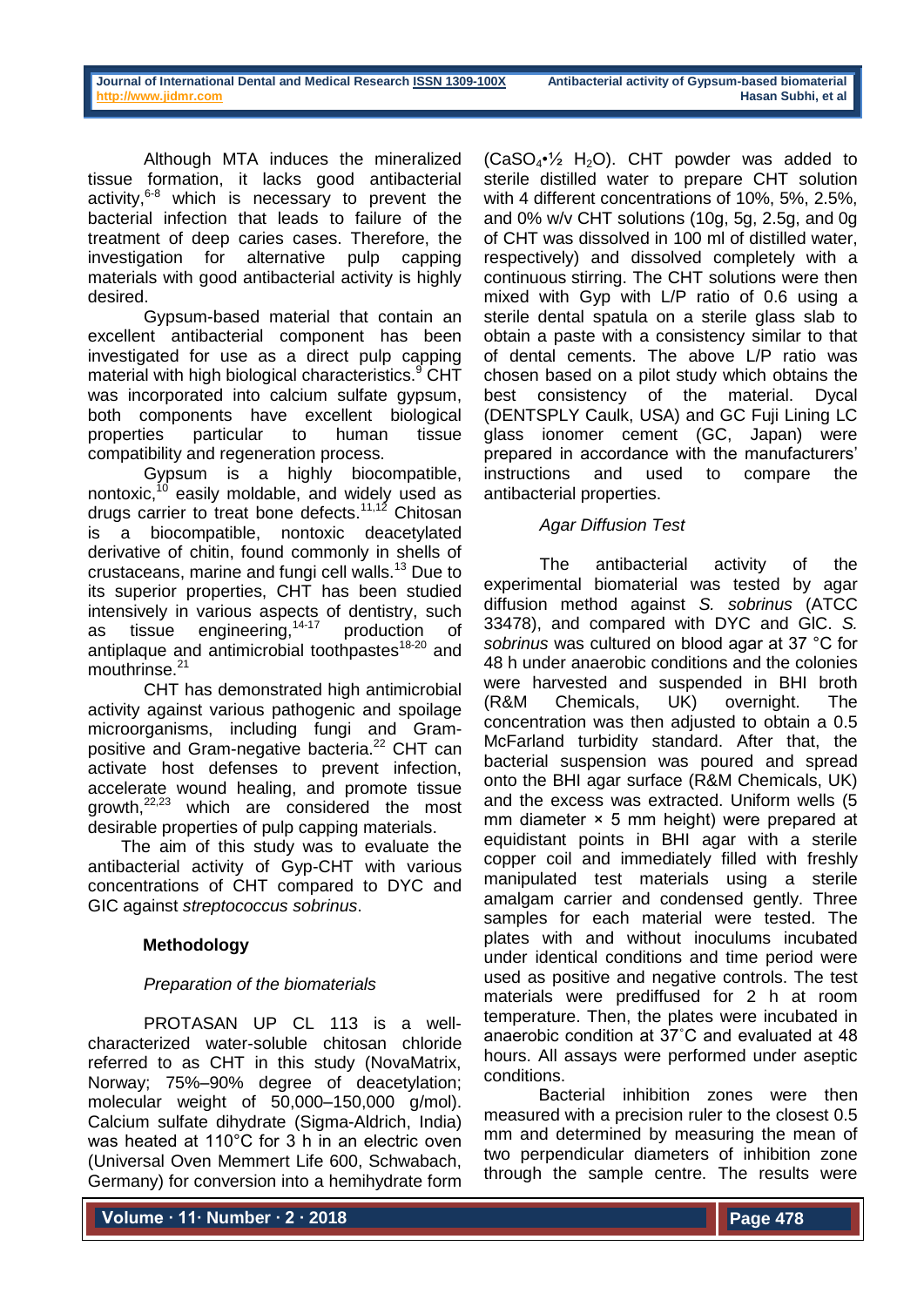expressed as the mean and standard deviations of 3 independent experiments. *Statistical analysis*

The results were expressed as the mean and standard deviation. Data were analysed statistically by Kruskal-Wallis 1-way ANOVA and multiple comparison test to determine statistical

differences among groups (*p* < 0.05), using SPSS software 22.0 (IBM, Armonk, NY, USA). **Results**

The results of mean inhibition zone against *S. sobrinus* are shown in Table 1. Bacterial growth was evident in positive control, whereas no bacterial growth was observed in negative control.

|                    | Gyp-0%CHT | Gyp-2.5%CHT | Gyp-<br>5%CHT | Gyp-<br><b>10%CHT</b> | <b>DYC</b> | <b>GIC</b> |
|--------------------|-----------|-------------|---------------|-----------------------|------------|------------|
| Mean               | 7.08      | 8.83        | 8.67          | 9.53                  | 7.33       | 7.92       |
| <b>SD</b>          | 0.97      | 1.68        | 1.04          | 0.72                  | 0.79       | 1.04       |
| Gyp-0%CHT          | ۰         |             |               |                       |            |            |
| <b>Gyp-2.5%CHT</b> | $0.025*$  | ٠           |               |                       |            |            |
| Gyp-5%CHT          | $0.013*$  | 0.816       | ۰             |                       |            |            |
| Gyp-10%CHT         | $0.00*$   | 0.141       | 0.215         |                       |            |            |
| <b>DYC</b>         | 0.758     | 0.053       | $0.030*$      | $0.001*$              | ۰          |            |
| <b>GIC</b>         | 0.253     | 0.272       | 0.183         | $0.010*$              | 0.404      |            |

**Table 1**. The antibacterial activity of Gyp-CHT, DYC and GIC

Values are expressed as mean  $\pm$  SD of diameter of inhibition zones in mm (n=9). Multiple comparison of the antibacterial activity of the test materials at 48 hours \*p<0.05 against S. sobrinus.

The diameter of the inhibition zone was measured in millimeter (mm) which was significantly greater in Gyp-10%CHT than both DYC (*p*=0.001) and GIC (*p*=0.01). Gyp-5%CHT showed significantly higher antibacterial activity than DYC (*p*=0.03) but not against GIC (*p*=0.18). Significantly decreased antibacterial activity was observed with Gyp alone compared with 2.5%CHT (*p*=0.02), 5%CHT (*p*=0.01), and 10%CHT (*p*=0.000)- containing Gyp.

## **Discussion**

This antibacterial study aimed to evaluate the effect of Gyp-CHT with different concentrations of chitosan on S. sobrinus and compare with the DYC and GIC. Agar diffusion test is largely used in microbiology to evaluate the antibacterial activities of dental materials.<sup>24-27</sup> GIC was included in this study due to its cariostatic behavior compared to the other dental restorative materials and its effects to suppress caries formation, $28,29$  thus it is considered as a suitable material for comparison along with DYC.

Oral streptococci make up a high proportion of oral normal flora, however, they are involved in formation of dental caries. $30,31$  The cariogenic bacteria have 3 characteristics, including the ability to adhere to the tooth surface, resist in the acidic environment and produce acid.<sup>32</sup> Mutans streptococci are highly acidogenic; they can produce short-chain acids that can dissolve tooth hard tissues. Mutans streptococci have the ability to metabolize the sucrose to synthesize insoluble extracellular polysaccharides that encourage their adherence and enhance formation of the biofilm. $33$  S. sobrinus along with S. mutans are the most mutans streptococci isolated from the dental caries, and responsible for the initiation of dental caries.<sup>34</sup> S. sobrinus are involved in development of dental caries particularly in instances where the development of caries appears to be independent of S. mutans. It showed higher acid production and acid tolerance compared to S. mutans. 31,35-37

Pulp capping material inhibits bacterial growth through the antibacterial effect of the material itself and/or change of the environmental conditions.<sup>38</sup> Gyp served as a resorbable scaffold used to deliver antibiotics and growth factors.<sup>39,40</sup> In this study, it was applied as a resorbable material to release the antimicrobial components of CHT. Recently, the attention has been directed

**Volume ∙ 11∙ Number ∙ 2 ∙ 2018**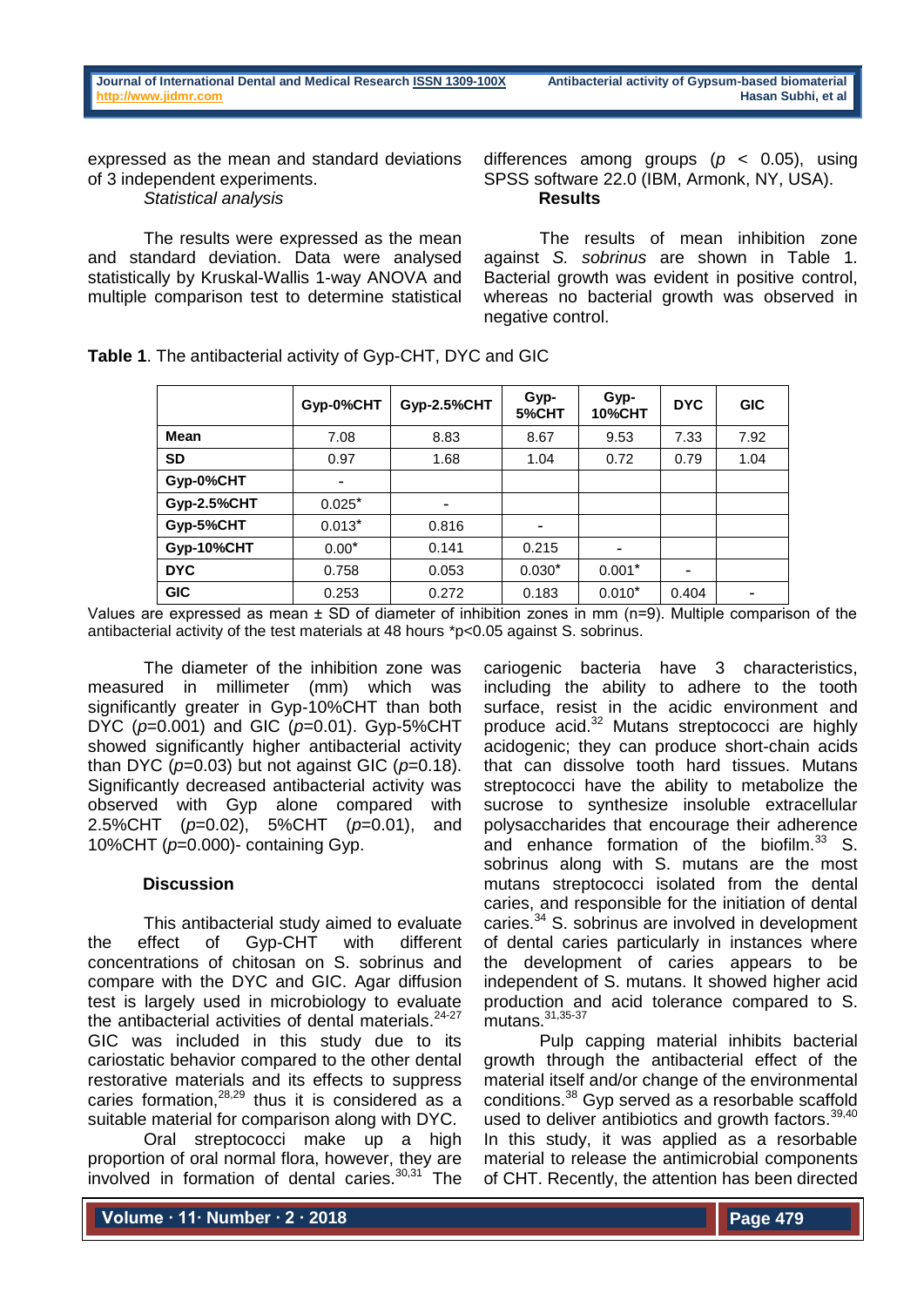toward the utilization of CHT in numerous dental applications.41-43 The inclusion of chitosan in pulp capping material can be very promising because of its high antibacterial properties.

The results found that Gyp-CHT has potent antibacterial activity against *S. sobrinus* and the means of inhibition zone significantly increase when the CHT was added. Gyp-10%CHT showed higher antibacterial activity than DYC and GIC. Significantly decreased antibacterial activity was observed with Gyp-2.5%CHT and Gyp-5%CHT compared to Gyp-10%CHT.

Several studies reported that the chitosan has a considerable antibacterial effects against a broad spectrum of bacteria.<sup>44,45</sup> One of the most acceptable proposed mechanisms of the antimicrobial activity of CHT is that the CHT has positive charged molecules, it can interact with the negatively charged cell wall of the microbes leading to the leakage of the intracellular contents. This leakage results in binding between DNA and CHT, then, the synthesis of mRNA is inhibited by penetration of CHT into the microorganisms nuclei, hence resulting in interference with the proteins synthesis in microorganism.<sup>46</sup>

The antibacterial activity was significantly higher in Gyp-10%CHT compared to Gyp-5%CHT and Gyp-2.5%CHT, that may be related to the effect of  $-NH3+$  amount,<sup>47</sup> which is directly represented by CHT concentration, this finding is comparable with other study.<sup>48</sup>

DYC showed high antibacterial activity as reported in previous studies.38,49 Its antibacterial activity originates from the release of hydroxyl ions, which are highly oxidant and show extreme reactivity with several biomolecules.<sup>50</sup> In addition, the antibacterial activity of GIC is also indicated as reported previously, $51,52$  this antibacterial activity is related to the low pH and fluoride release,53,54 which has inhibitory effect on numerous enzymes and fermentative activities and viability of the bacteria.<sup>55</sup>

## **Conclusion**

Gyp-CHT has potent antibacterial activity against *S. sobrinus*. Gyp-10%CHT has the highest antibacterial effectiveness when compared with DYC and GIC. This observation suggests that Gyp-CHT is a promising candidate for use as a pulp capping material. However,

**Volume ∙ 11∙ Number ∙ 2 ∙ 2018**

further *in vivo* studies are required to investigate its antibacterial activity in clinical applications.

## **Acknowledgement**

This study was supported by 'short term grants, No. 304/PPSG/61313006' of Universiti Sains Malaysia. The authors would like to thank the staffs of Craniofacial Science Laboratory, School of Dental Sciences, Universiti Sains Malaysia for their technical supports.

#### **References**

- **1.** Cui C, Zhou X-N, Chen W-M. Self-etching adhesives: possible new pulp capping agents to vital pulp therapy. Frontiers of Medicine. 2011; 5(1): 77-79.
- **2.** Bjørndal, L, Reit, C, Bruun, G, Markvart, M, Kjældgaard, M, Näsman, P. Treatment of deep caries lesions in adults: randomized clinical trials comparing stepwise vs. direct complete excavation, and direct pulp capping vs. partial pulpotomy. European Journal of Oral Sciences. 2010; 118(3):  $290 - 297$
- **3.** Yalcin M, Arslan U, Dundar A. Evaluation of antibacterial effects of pulp capping agents with direct contact test method. European journal of dentistry. 2014; 8(1): 95-99.
- Büyükgüral Bl, Cehreli ZC. Effect of different adhesive protocols vs calcium hydroxide on primary tooth pulp with different remaining dentin thicknesses:24-month results. Clinical Oral Investigations. 2008; 12(1): 91-96.
- **5.** Kitasako Y, Ikeda M, Tagami J. Pulpal responses to bacterial contamination following dentin bridging beneath hard-setting calcium hydroxide and self-etching adhesive resin system. Dental Traumatology. 2008; 24(2): 201-206.
- **6.** Yasuda Y, Kamaguchi A, Saito T. In vitro evaluation of the antimicrobial activity of a new resin-based endodontic sealer against endodontic pathogens. Journal of oral science. 2008; 50(3): 309-313.
- **7.** Carvalho EMOFd, Chavasco JK, Levorato GL, Miyagak DC, Robazza CRC. In vitro evaluation of the antimicrobial activity of endodontic sealers. Brazilian Oral Research. 2006; 20(4): 303-306.
- **8.** Estrela C, Bammann LL, Estrela CR, Silva RS, Pécora JD. Antimicrobial and chemical study of MTA, Portland cement, calcium hydroxide paste, Sealapex and Dycal. Brazilian dental journal. 2000; 11(1): 3-9.
- **9.** Low A, Mohd YH, Reza F, et al. Gypsum-based biomaterials: Evaluation of physical and mechanical properties, cellular effects and its potential as a pulp liner. Dental Materials Journal. 2015; 34(4): 522-528.
- **10.** Mamidwar S, Weiner M, Alexander H, Ricci J. In vivo bone response to calcium sulfate/poly L-lactic acid composite. Implant dentistry. 2008; 17(2): 208-216.
- **11.** Hesaraki S, Moztarzadeh F, Nemati R, Nezafati N. Preparation and characterization of calcium sulfate–biomimetic apatite nanocomposites for controlled release of antibiotics. Journal of Biomedical Materials Research Part B: Applied Biomaterials. 2009; 91(2): 651-661.
- **12.** Di Alberti L, Tamborrino F, Lo ML, et al. Calcium sulfate barrier for regeneration of human bone defects. 3 years randomized controlled study. Minerva stomatologica. 2013.
- **13.** Montembault A, Viton C, Domard A. Physico-chemical studies of the gelation of chitosan in a hydroalcoholic medium. Biomaterials. 2005; 26(8): 933-943.
- **14.** Soeroso Y, Sulijaya B, Prayitno SW, et al. The Prospect of chitosan on the osteogenesis of periodontal ligament stem cells. Journal of International Dental and Medical Research. 2016; 9(2): 93-97.